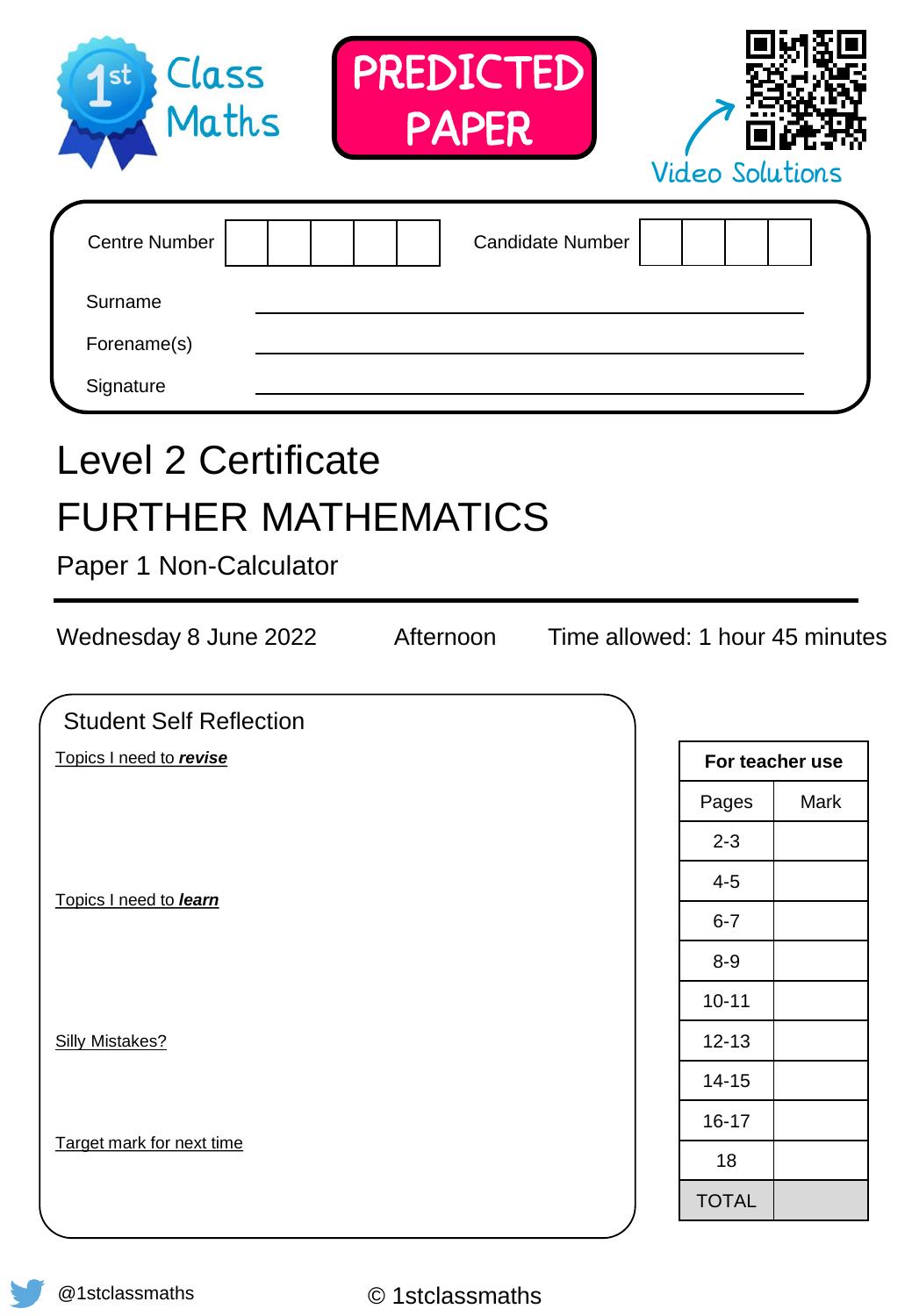



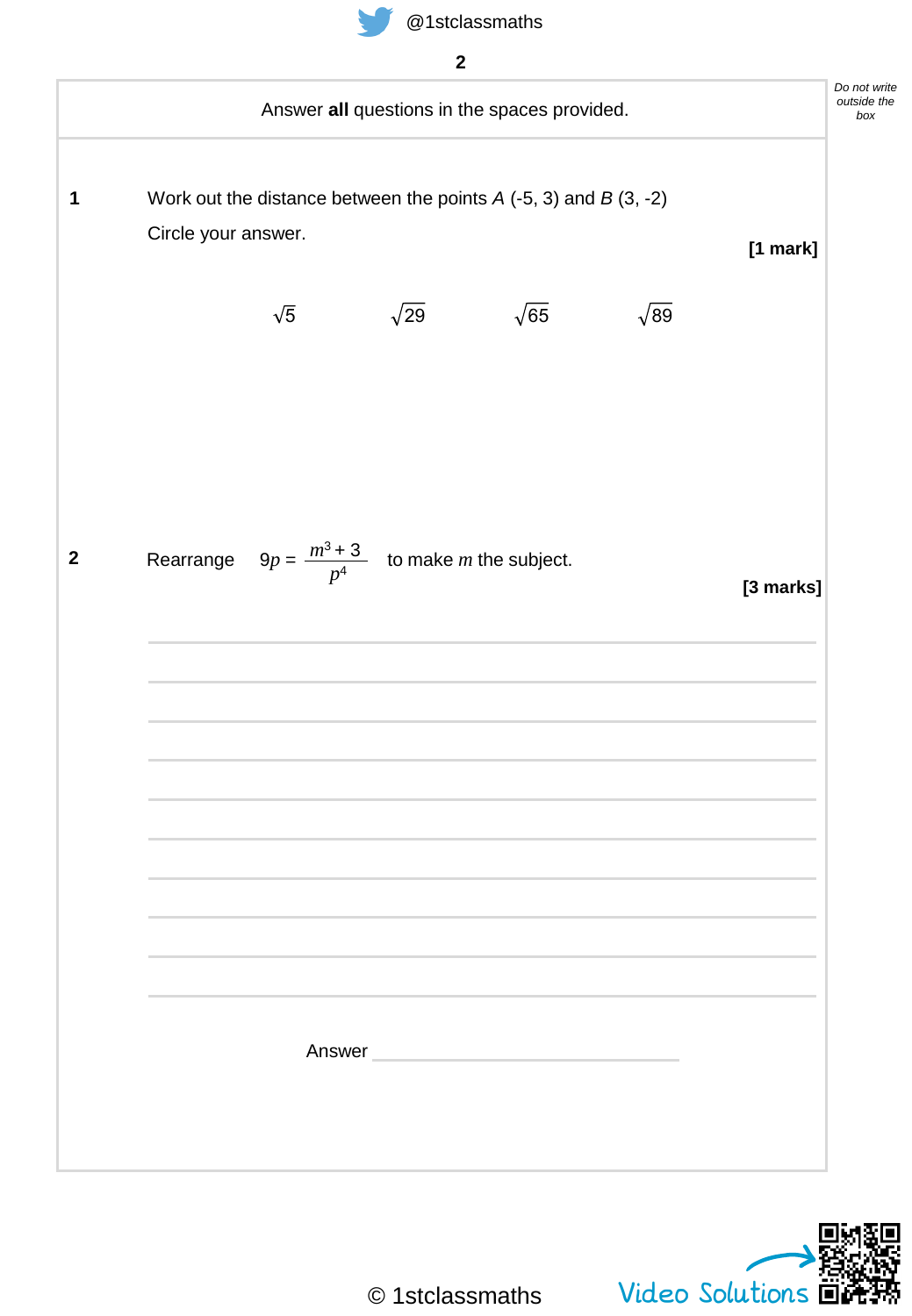

| $\mathbf{3}$                                                                                            |                                    |
|---------------------------------------------------------------------------------------------------------|------------------------------------|
| $(t + 10)$ is increased by 20%.<br>The answer is $(t + 19)$<br>[3 marks]<br>Work out the value of $t$ . | Do not write<br>outside the<br>box |
|                                                                                                         |                                    |
| Answer <b>Answer Answer</b>                                                                             |                                    |
| Expand and simplify $(3x-4)(x-2)(2x+3)$<br>[3 marks]                                                    |                                    |
|                                                                                                         |                                    |
|                                                                                                         |                                    |
| Answer                                                                                                  |                                    |
| Turn over ▶                                                                                             | $\overline{10}$                    |
| Video Solutions $\overline{u}$<br>© 1stclassmaths                                                       |                                    |

Á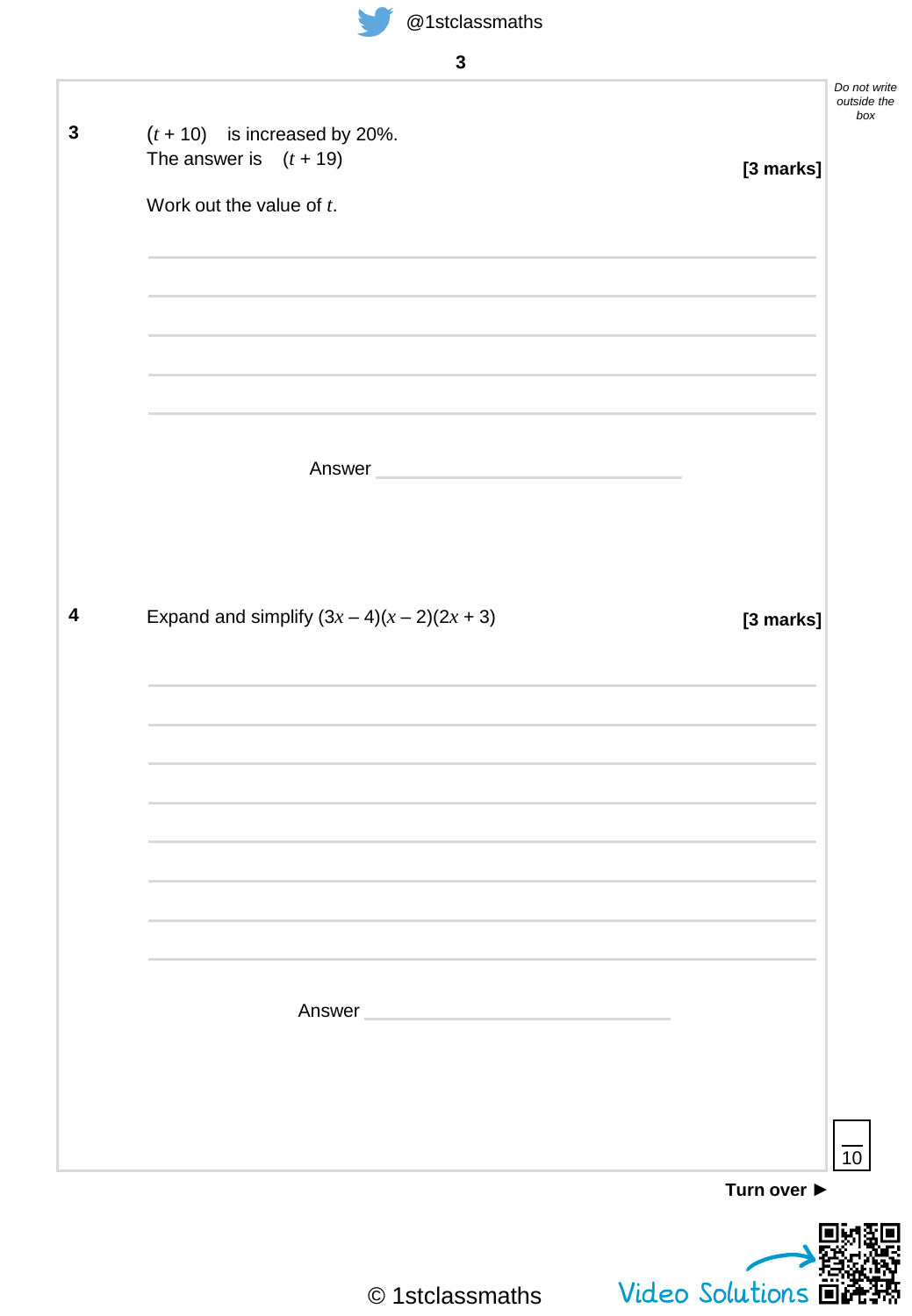| $3(2ax - 3) + a(x + 4) \equiv 35x + b$ |                                                                                                                  |
|----------------------------------------|------------------------------------------------------------------------------------------------------------------|
| Work out the values of $a$ and $b$ .   | [4 marks]                                                                                                        |
|                                        |                                                                                                                  |
|                                        |                                                                                                                  |
|                                        | and the control of the control of the control of the control of the control of the control of the control of the |
|                                        |                                                                                                                  |
|                                        |                                                                                                                  |
|                                        |                                                                                                                  |
|                                        |                                                                                                                  |
|                                        |                                                                                                                  |
|                                        | $b =$                                                                                                            |
| $a =$                                  |                                                                                                                  |
|                                        |                                                                                                                  |
|                                        |                                                                                                                  |
|                                        |                                                                                                                  |
|                                        |                                                                                                                  |
|                                        |                                                                                                                  |
|                                        |                                                                                                                  |
|                                        |                                                                                                                  |
|                                        |                                                                                                                  |
|                                        |                                                                                                                  |

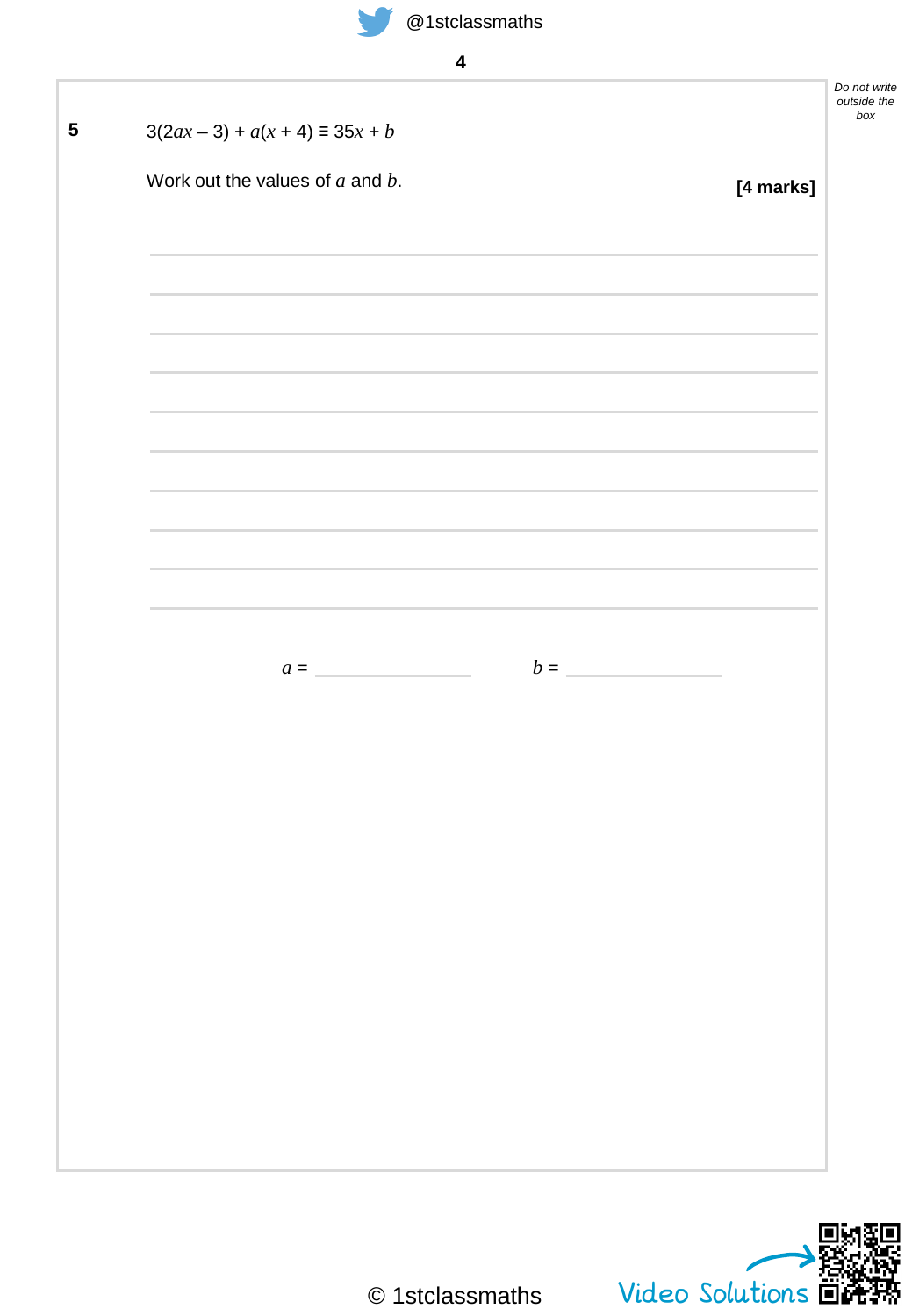

|                 | 5                                                                                                              |             |                                    |
|-----------------|----------------------------------------------------------------------------------------------------------------|-------------|------------------------------------|
| $6\phantom{1}6$ | The <i>n</i> th term of a sequence is $\frac{3n+1}{4n-2}$                                                      |             | Do not write<br>outside the<br>box |
| 6(a)            | A term in the sequence has the value $\frac{4}{5}$                                                             |             |                                    |
|                 | Work out the value of $n$ .                                                                                    | [2 marks]   |                                    |
|                 |                                                                                                                |             |                                    |
|                 |                                                                                                                |             |                                    |
|                 |                                                                                                                |             |                                    |
|                 | Answer and the contract of the contract of the contract of the contract of the contract of the contract of the |             |                                    |
| 6(b)            | Write down the limiting value of the sequence as $n \rightarrow \infty$                                        | [1 mark]    |                                    |
|                 |                                                                                                                |             |                                    |
|                 |                                                                                                                |             |                                    |
|                 | Answer<br><u> 1980 - Johann Barbara, martxa al</u>                                                             |             |                                    |
|                 |                                                                                                                |             |                                    |
|                 |                                                                                                                | Turn over ▶ | $\overline{7}$                     |
|                 |                                                                                                                |             |                                    |

© 1stclassmaths

Video Solutions  $\overline{\mathbf{D}}$ 

Ķ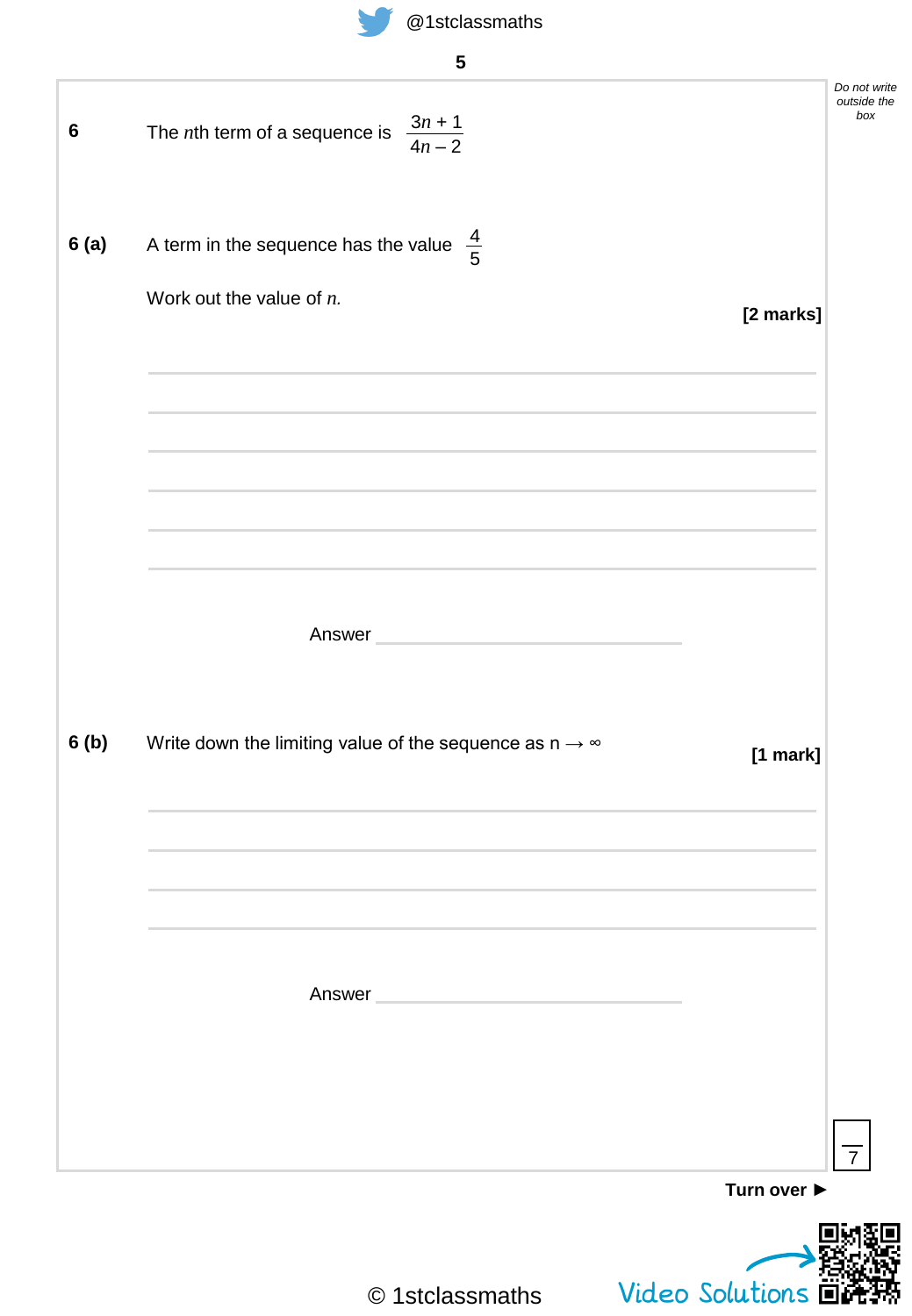| @ isiciassifiatris |  |
|--------------------|--|
|                    |  |
|                    |  |

| 7 | $\frac{5+\sqrt{5}}{3-\sqrt{5}}$<br>Rationalise and simplify                                                                                                                                          | Do not write<br>outside the<br>box |
|---|------------------------------------------------------------------------------------------------------------------------------------------------------------------------------------------------------|------------------------------------|
|   | [4 marks]<br>Give you answer in the form $a + b\sqrt{5}$ where a and b are integers.                                                                                                                 |                                    |
|   | and the control of the control of the control of the control of the control of the control of the control of the<br>,我们也不会有什么。""我们的人,我们也不会有什么?""我们的人,我们也不会有什么?""我们的人,我们也不会有什么?""我们的人,我们也不会有什么?""我们的人 |                                    |
|   |                                                                                                                                                                                                      |                                    |
|   |                                                                                                                                                                                                      |                                    |
|   | Answer and the contract of the contract of the contract of the contract of the contract of the contract of the                                                                                       |                                    |
| 8 | The coefficient of $x^3$ in the expansion of $(2a + x)^5$ is 360.                                                                                                                                    |                                    |
|   | Work out the two possible values of $a$ .<br>[3 marks]                                                                                                                                               |                                    |
|   |                                                                                                                                                                                                      |                                    |
|   |                                                                                                                                                                                                      |                                    |
|   |                                                                                                                                                                                                      |                                    |
|   | Answer and<br>the control of the control of                                                                                                                                                          |                                    |

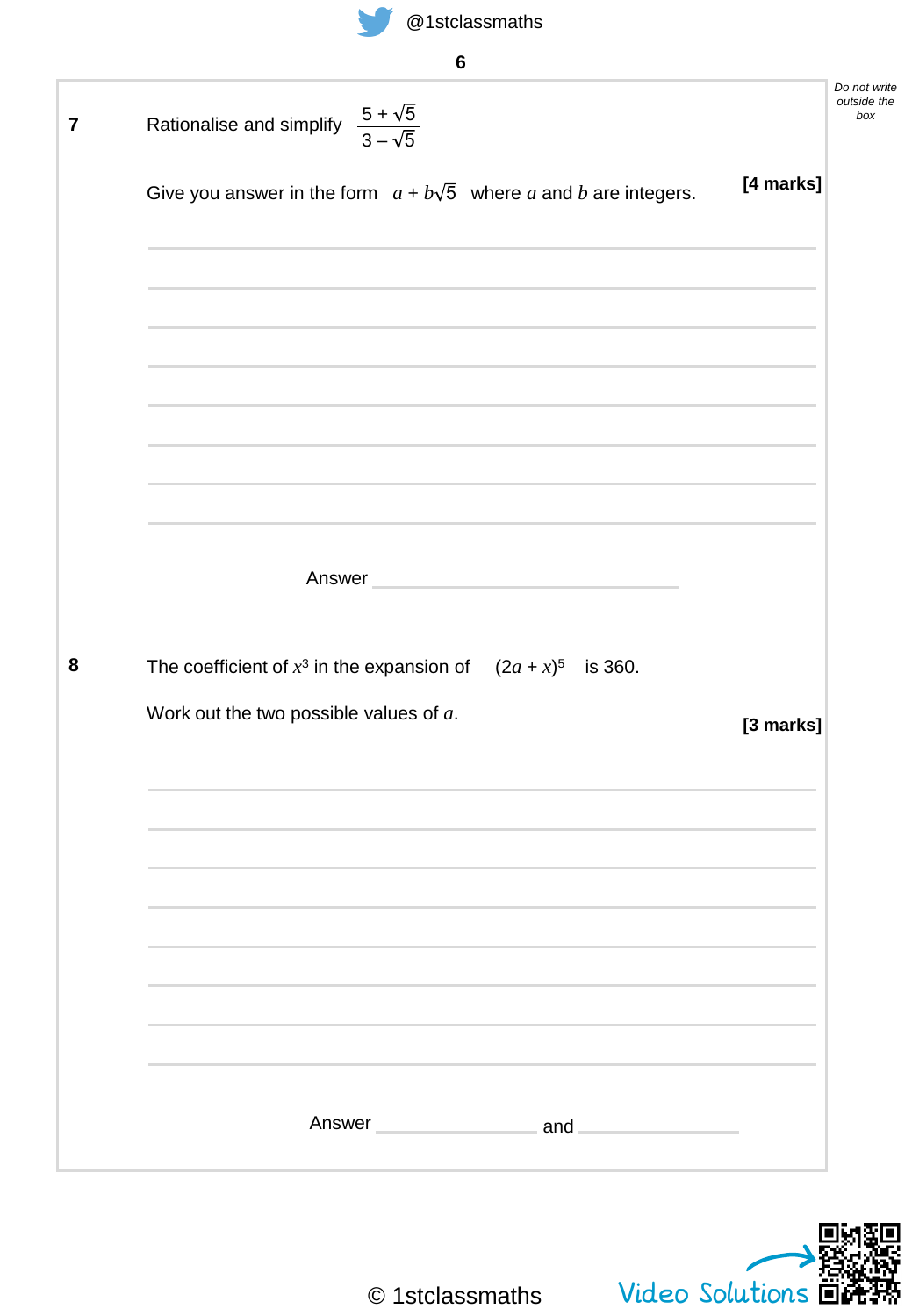



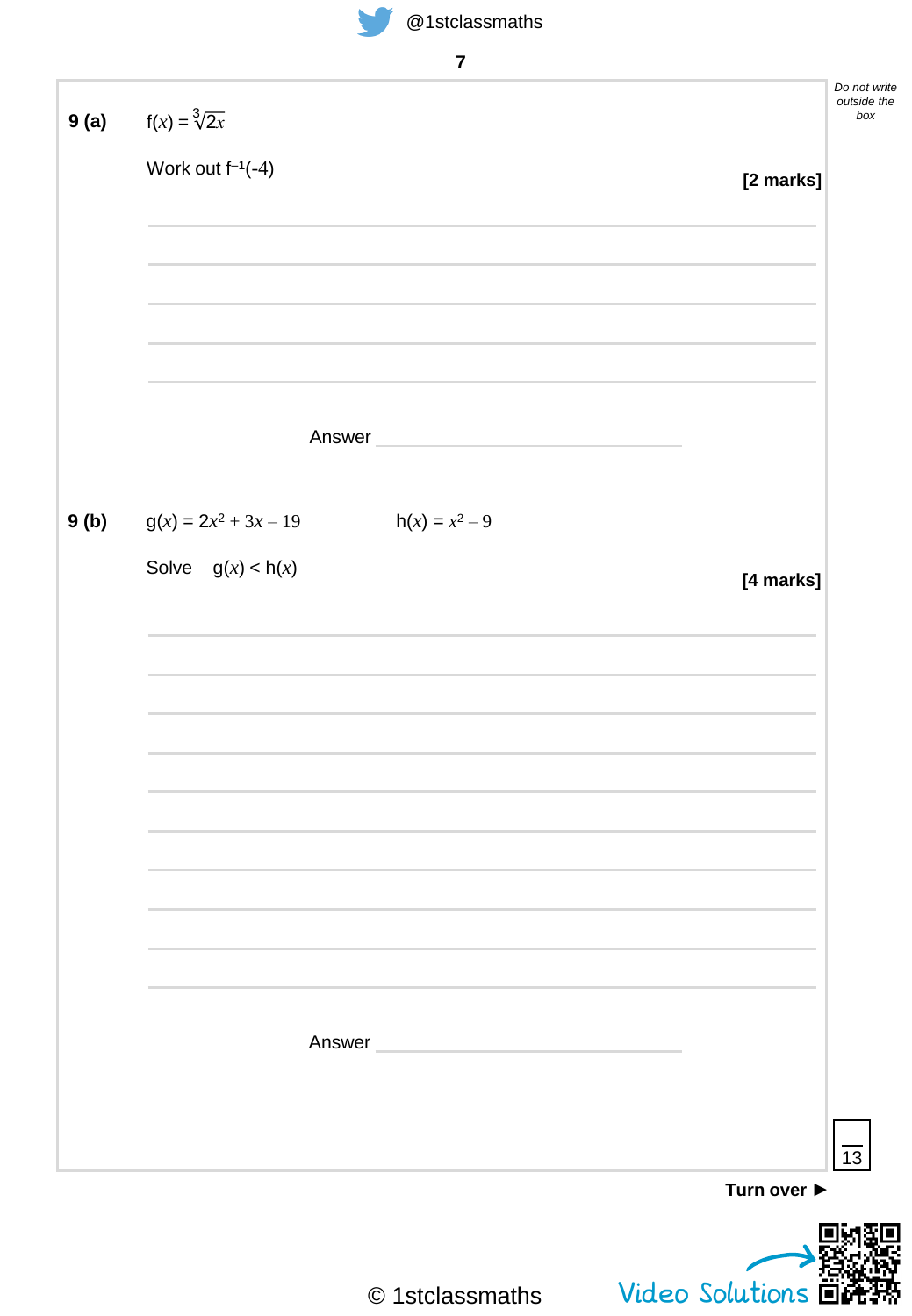



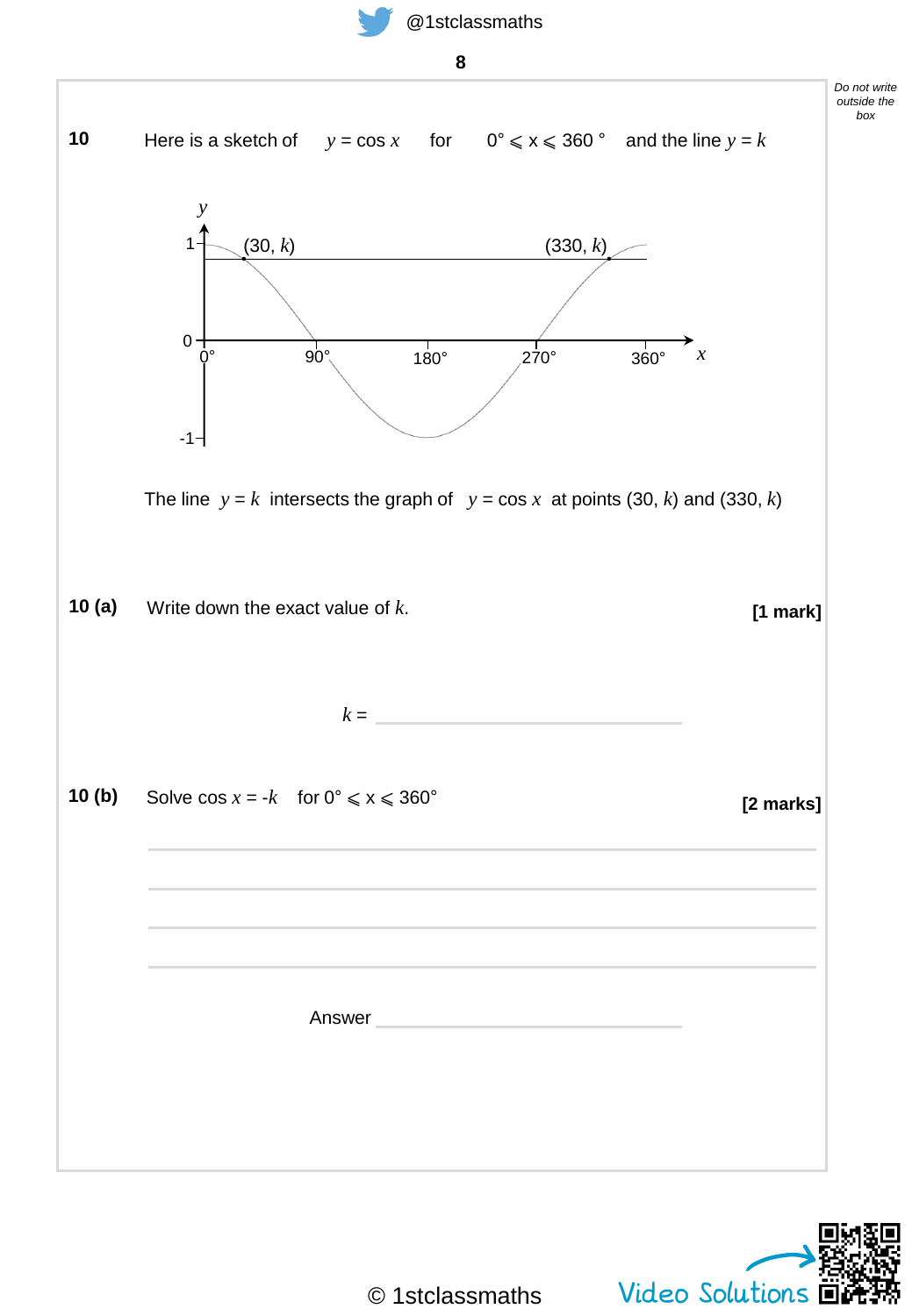**9**



© 1stclassmaths

Video Solutions  $\overline{\mathbf{B}}$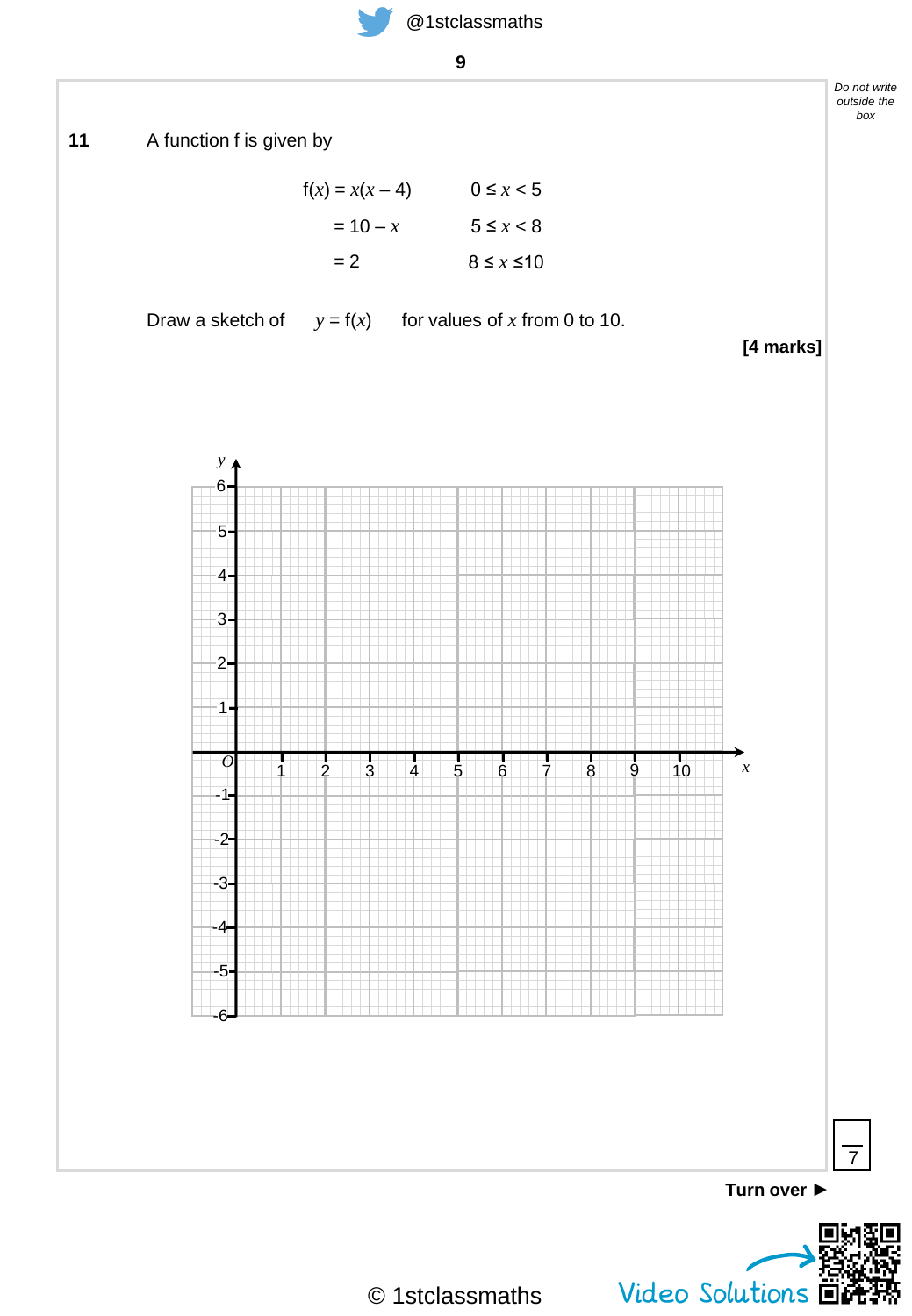



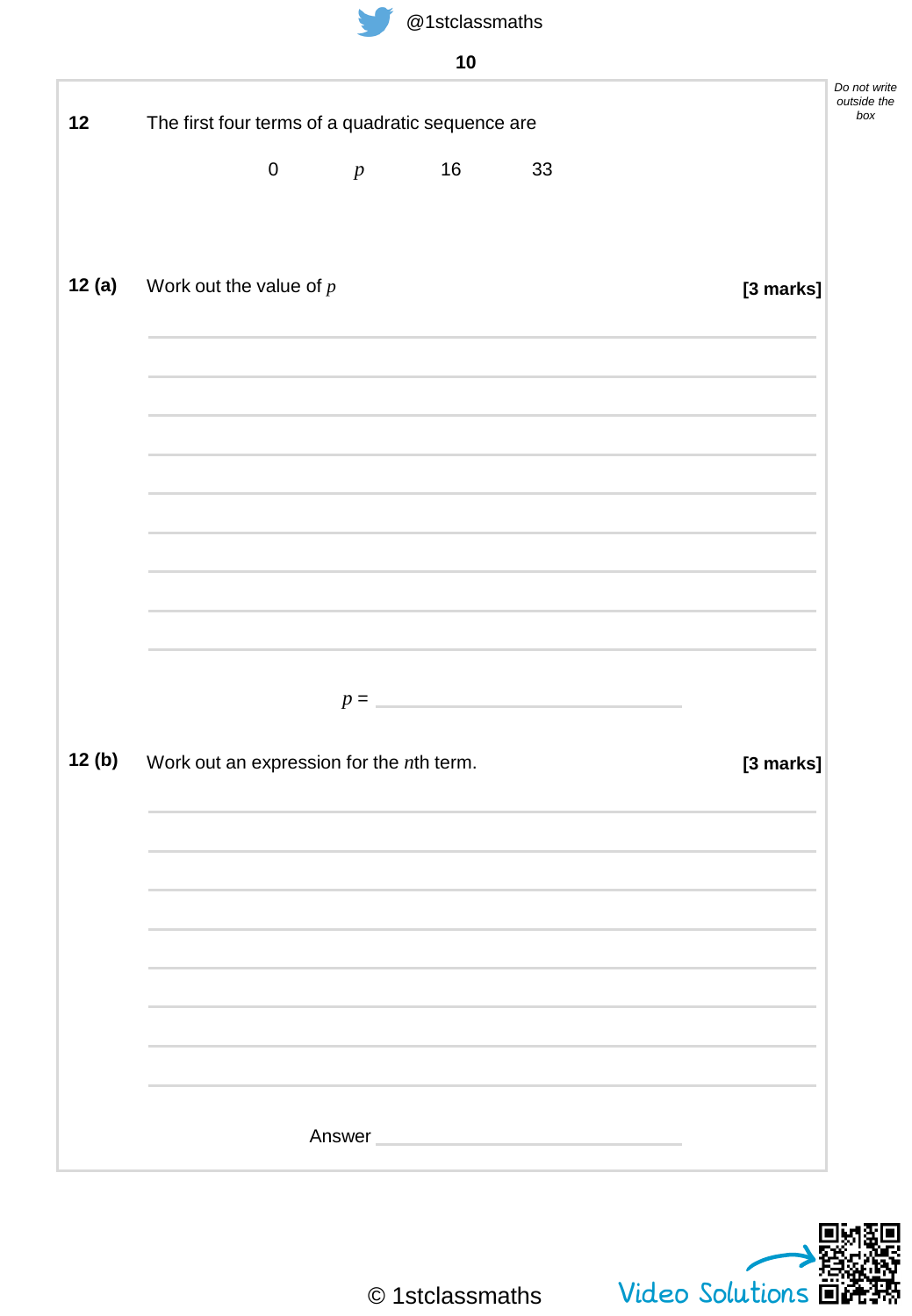

| ۰. | ۰ |
|----|---|
|    |   |

| <b>13 (a)</b> $M = \begin{pmatrix} 3 & 0 \\ 0 & 3 \end{pmatrix}$   |                                                                                           | Do not write<br>outside the<br>box                                                          |
|--------------------------------------------------------------------|-------------------------------------------------------------------------------------------|---------------------------------------------------------------------------------------------|
| Describe geometrically the single transformation represented by M. | [2 marks]                                                                                 |                                                                                             |
|                                                                    |                                                                                           |                                                                                             |
|                                                                    |                                                                                           |                                                                                             |
|                                                                    |                                                                                           |                                                                                             |
| Answer                                                             |                                                                                           |                                                                                             |
|                                                                    |                                                                                           |                                                                                             |
|                                                                    |                                                                                           |                                                                                             |
| A: Rotation through 90° clockwise about the origin.                |                                                                                           |                                                                                             |
| C: Transformation A followed by transformation B.                  |                                                                                           |                                                                                             |
|                                                                    |                                                                                           |                                                                                             |
|                                                                    |                                                                                           |                                                                                             |
|                                                                    |                                                                                           |                                                                                             |
|                                                                    |                                                                                           |                                                                                             |
|                                                                    |                                                                                           |                                                                                             |
|                                                                    |                                                                                           |                                                                                             |
|                                                                    |                                                                                           |                                                                                             |
|                                                                    |                                                                                           |                                                                                             |
|                                                                    |                                                                                           |                                                                                             |
|                                                                    | 12                                                                                        |                                                                                             |
|                                                                    | Here are three transformations in the $x - y$ plane.<br>B: Reflection in the line $y = x$ | Use matrix multiplication to show that C is equivalent to a single reflection.<br>[4 marks] |

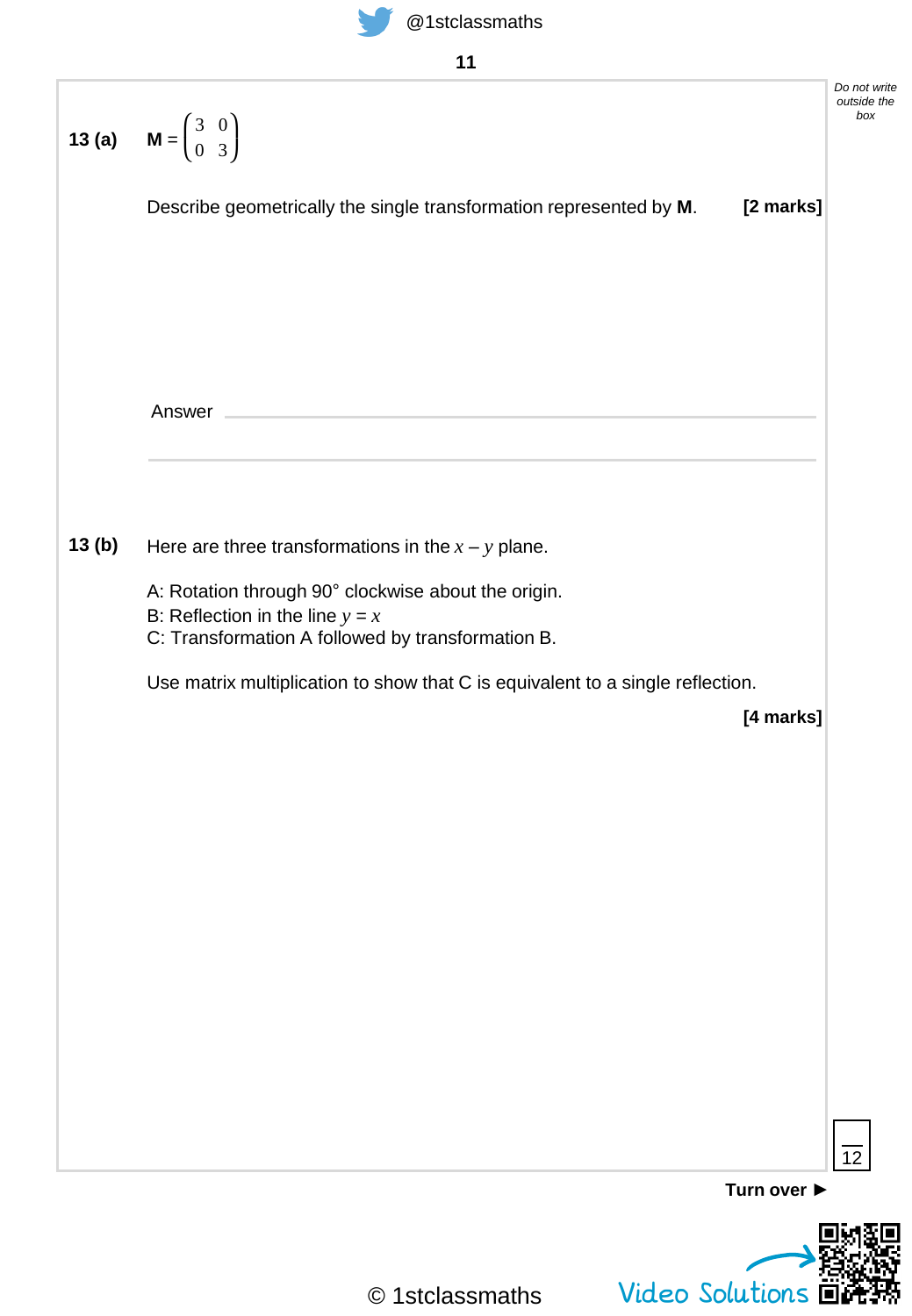

**12**

*Do not write outside the box* **[4 marks] 14**  $y = 8ax^3 + \frac{6}{x}$ *y* has a minimum value when  $x = 0.5$ Work out the value of *a*. *x*  $a =$ 

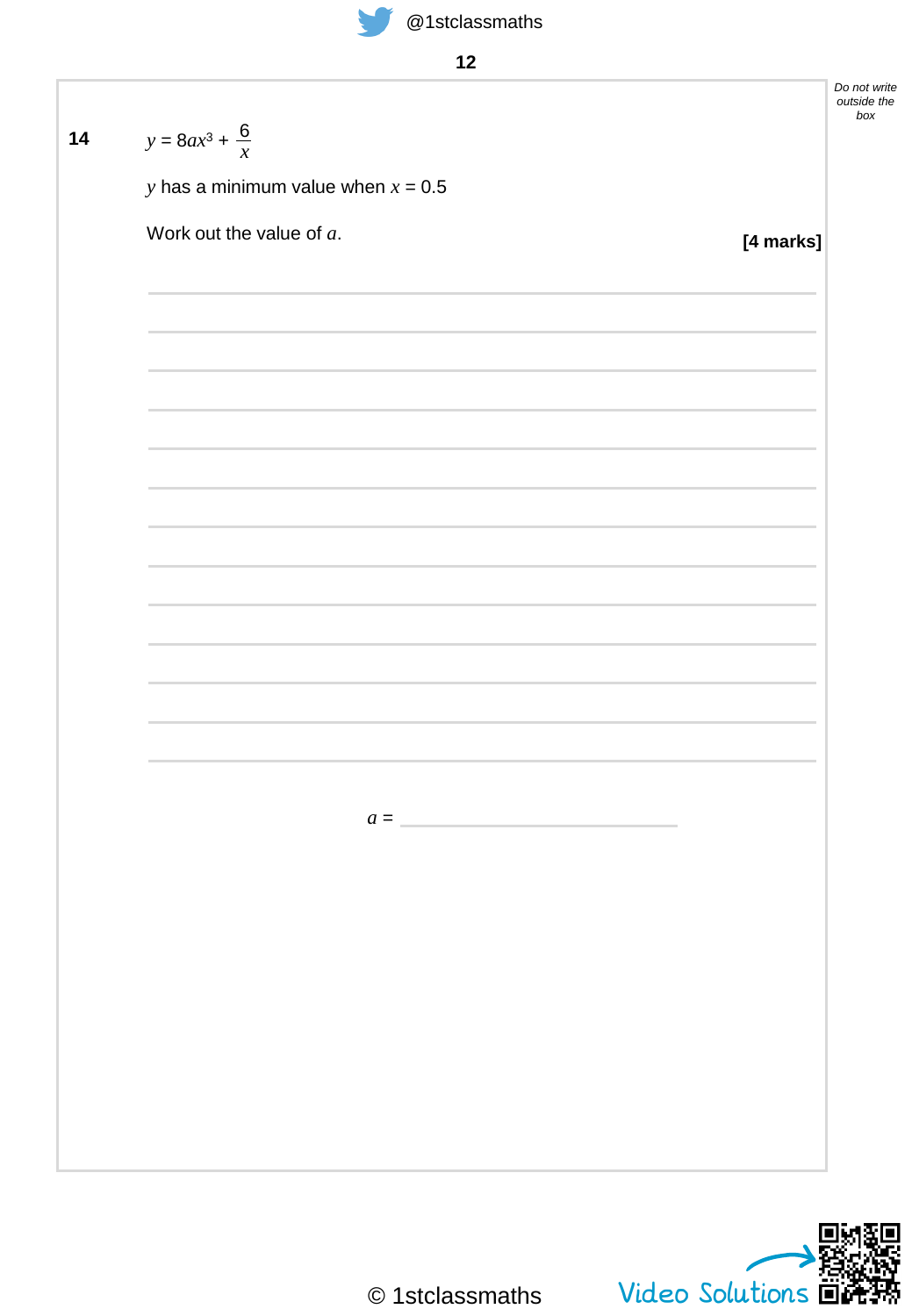



© 1stclassmaths

Video Solutions

Г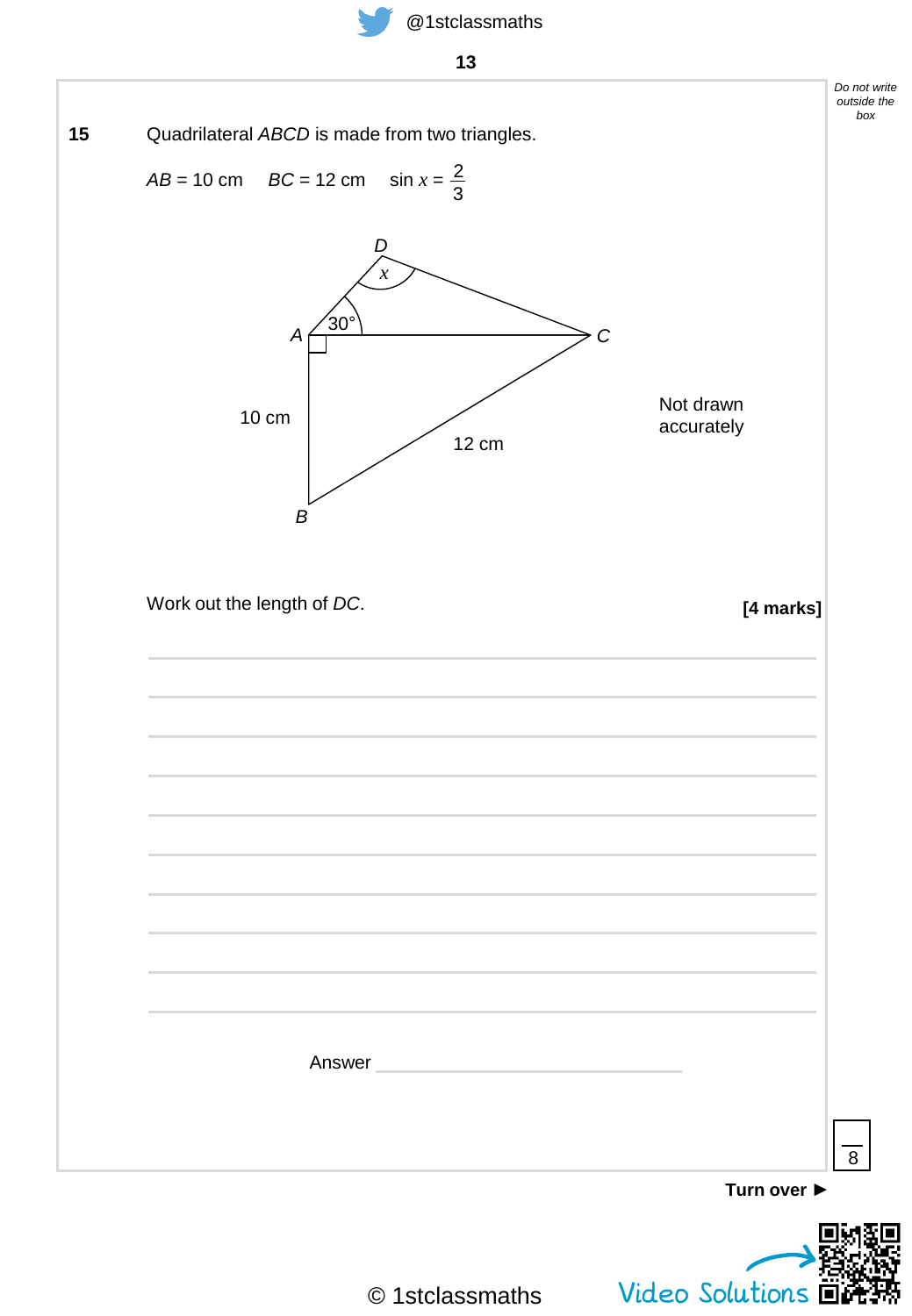



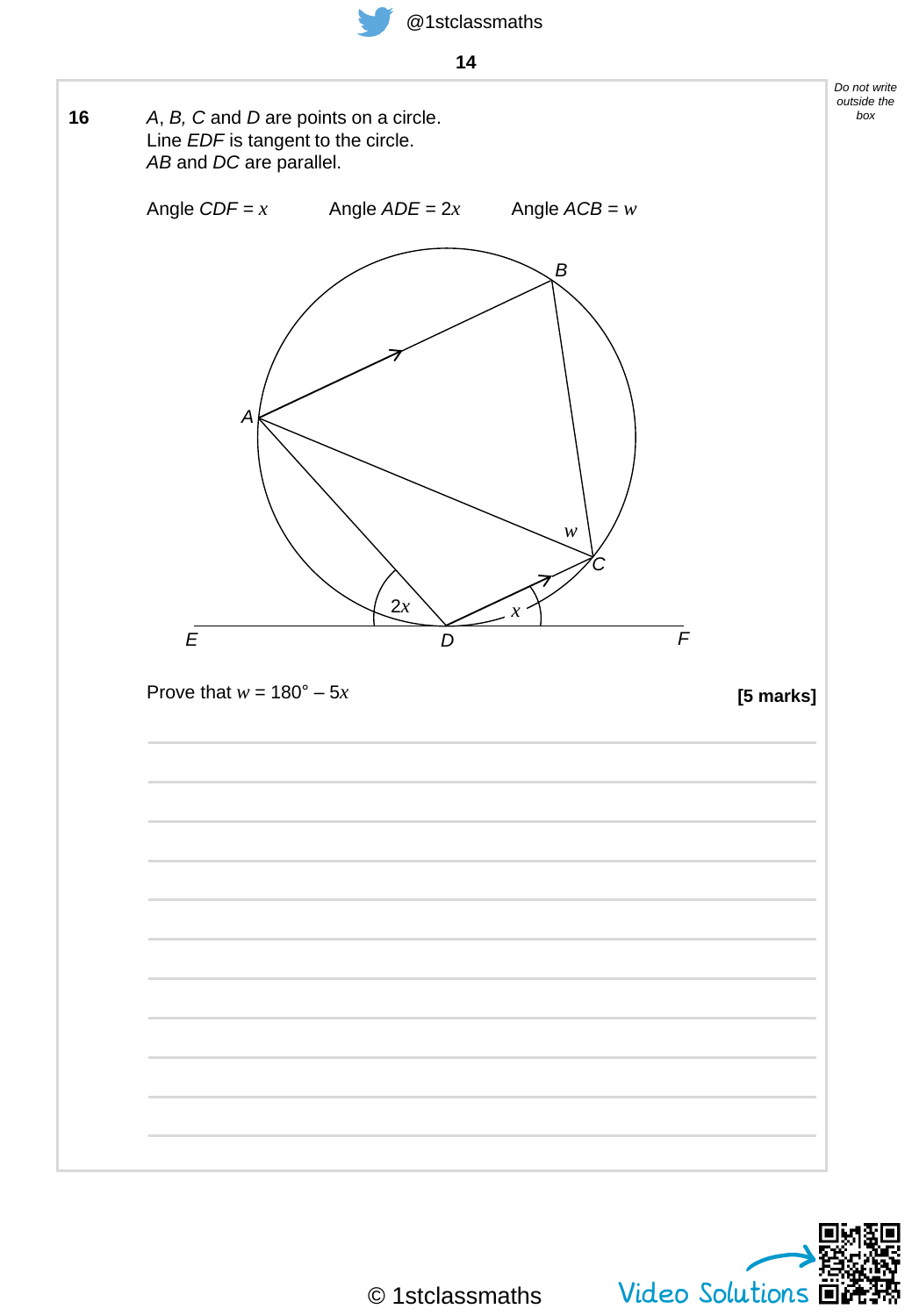

| Show that $\sqrt{3^9 + 3^6}$ can be written in the form $a\sqrt{7}$ where a is an integer. |           |
|--------------------------------------------------------------------------------------------|-----------|
|                                                                                            | [4 marks] |
|                                                                                            |           |
|                                                                                            |           |
|                                                                                            |           |
|                                                                                            |           |
|                                                                                            |           |
|                                                                                            |           |
|                                                                                            |           |
|                                                                                            |           |
|                                                                                            |           |
|                                                                                            |           |
|                                                                                            |           |
|                                                                                            |           |
|                                                                                            |           |
|                                                                                            |           |

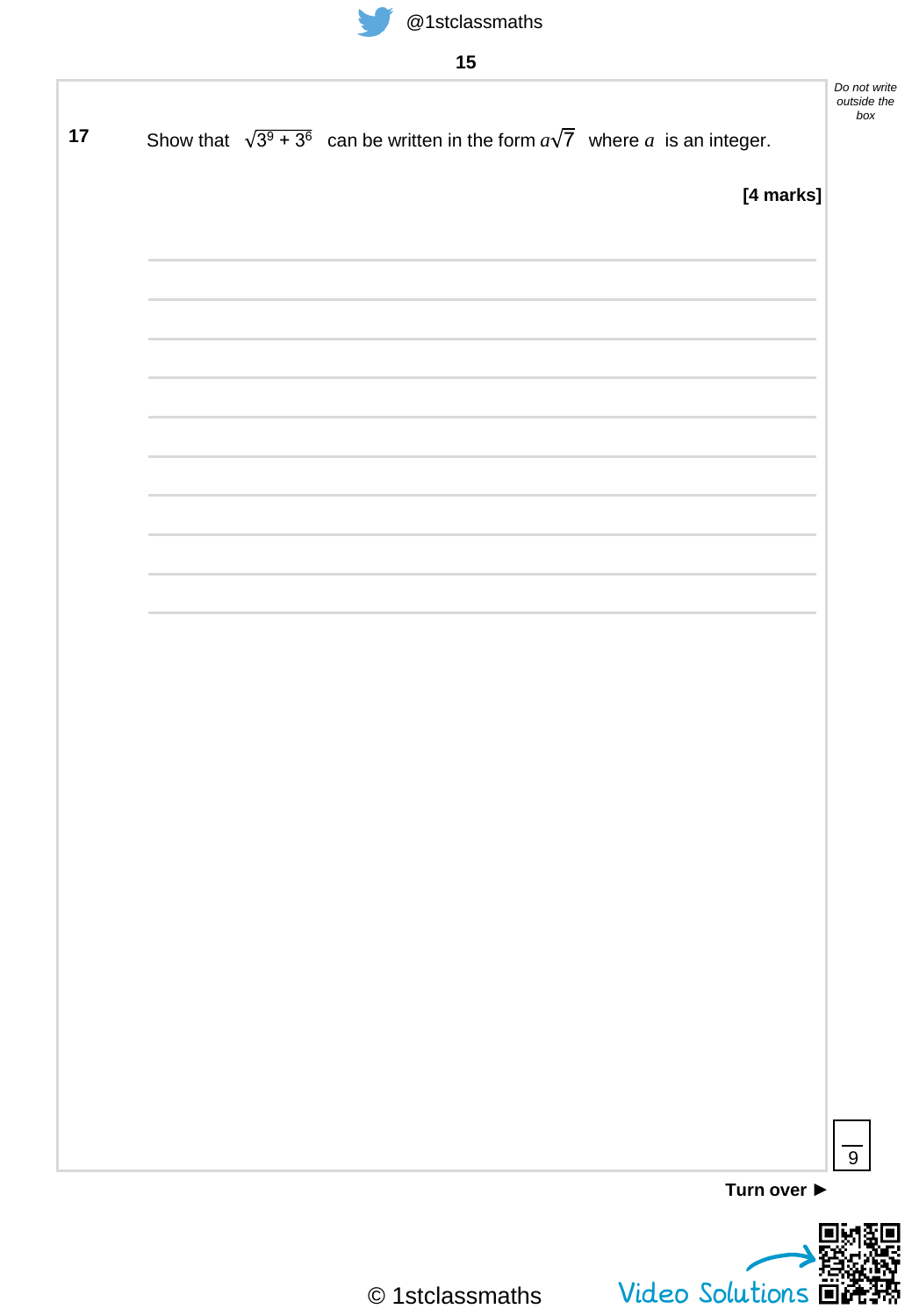

- **16**
- **18** A circle, centre *C* (10, 5) touches the *x*-axis at the point *P* (10, 0).

The tangent to the circle at point *Q* (13, *m*) intersects the *x*-axis at point *R*.





*Do not write outside the box*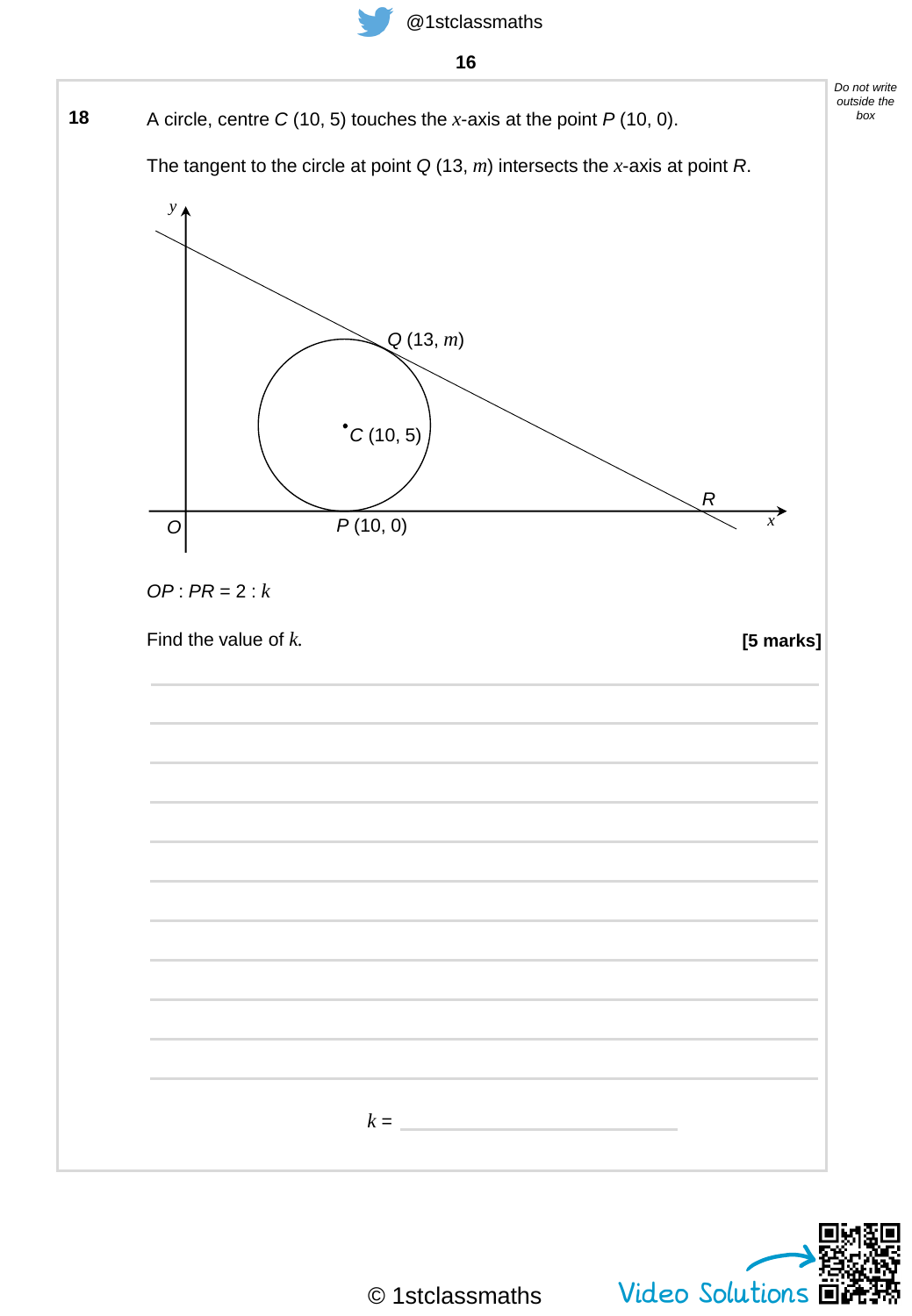

|               | Show that $8 - 3\sin x \cos x \tan x$ can be written in the form |           |
|---------------|------------------------------------------------------------------|-----------|
| $acos2 x + b$ | where $a$ and $b$ are integers.                                  |           |
|               |                                                                  | [4 marks] |
|               |                                                                  |           |
|               |                                                                  |           |
|               |                                                                  |           |
|               |                                                                  |           |
|               |                                                                  |           |
|               |                                                                  |           |
|               |                                                                  |           |
|               |                                                                  |           |
|               |                                                                  |           |
|               |                                                                  |           |
|               |                                                                  |           |
|               |                                                                  |           |
|               |                                                                  |           |
|               |                                                                  |           |
|               |                                                                  |           |
|               |                                                                  |           |
|               |                                                                  |           |
|               |                                                                  |           |
|               |                                                                  |           |
|               |                                                                  |           |
|               |                                                                  |           |
|               |                                                                  |           |
|               |                                                                  |           |
|               |                                                                  |           |
|               |                                                                  |           |